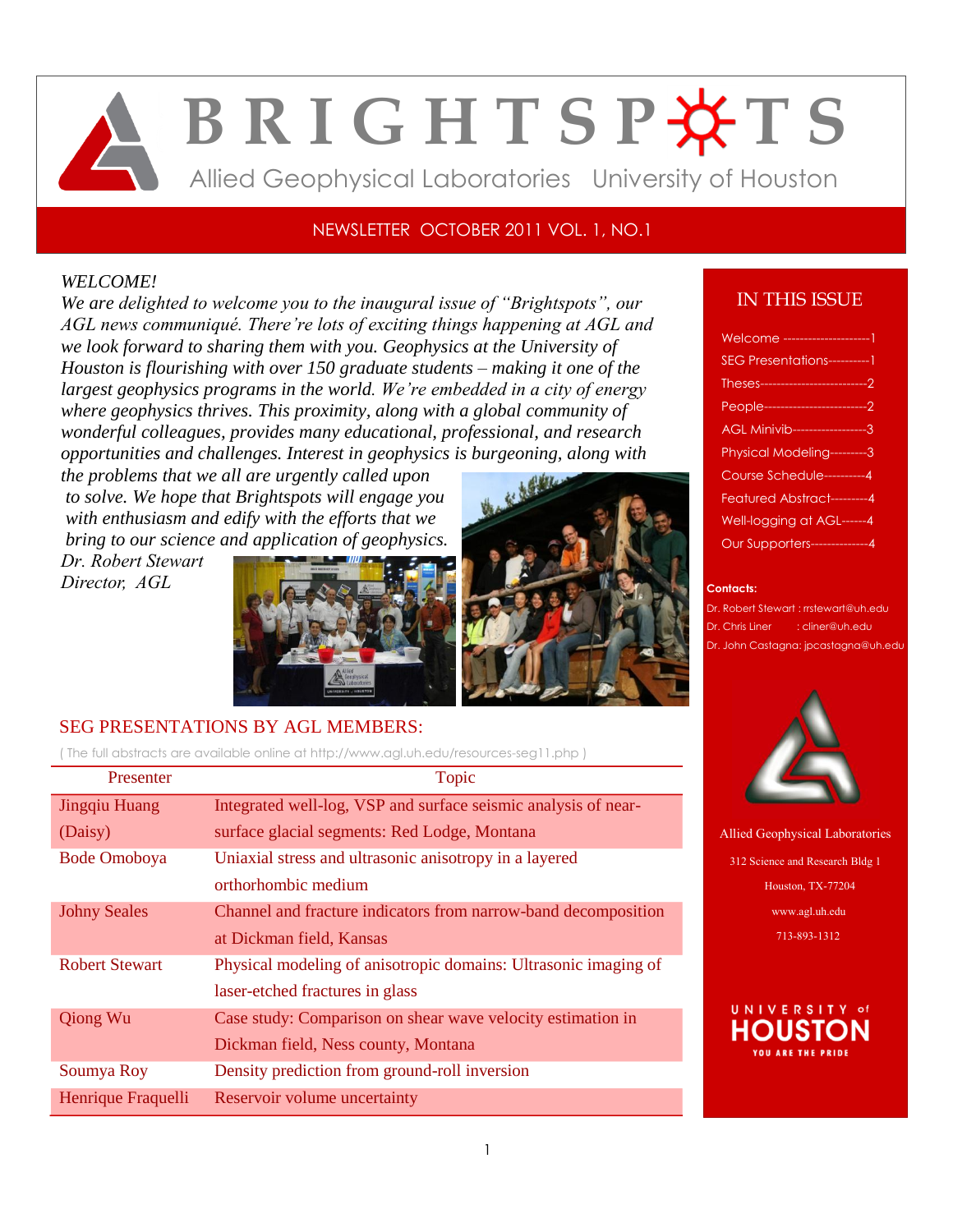| Topic                                                   | Author               | Advisor                  | Details                    |
|---------------------------------------------------------|----------------------|--------------------------|----------------------------|
| <b>Reservoir Characterization and Steam Monitoring</b>  | <b>Ayato Kato</b>    | Dr Robert Stewart,       | PhD, Dec 2010              |
| in Heavy Oil Reservoirs                                 |                      | Dr De-hua Han            |                            |
| <b>Subsalt Seismic Illumination Study</b>               | Anna Belen Sanz      | Dr Chris Liner           | <b>MS</b> Thesis, December |
|                                                         | <b>Fernandez</b>     |                          | 2010                       |
| Enhancing Geologic Interpretations with Seismic         | Scott H. Rubio       | Dr Chris Liner           | <b>MS</b> Thesis, December |
| Attributes in the Gulf of Mexico                        |                      |                          | 2010                       |
| Mapping Deep Structure in Ness County, Kansas           | <b>Shanon Nikole</b> | Dr Chris Liner           | MS Thesis, May 2011        |
| for CO2 Storage Characterization                        | LeBlanc              |                          |                            |
| Seismic Imaging of Anisotropic Domains: Physical        | Omoboya Olabode      | <b>Dr Robert Stewart</b> | MS Thesis, August 2011     |
| Modeling and a Bakken Shale Field Case                  | Kingsley             |                          |                            |
| <b>VSM-Assisted Seismic Interpretation: Glacial</b>     | Jingqiu(Daisy)       | <b>Dr Robert Stewart</b> | MS Thesis, August 2011     |
| Terraces, Red Lodge, Montana and AVO Effects,           | Huang                |                          |                            |
| Garden Banks, Gulf Of Mexico                            |                      |                          |                            |
| Salt Reconstruction and Study of Depositional           | Krista Modelli       | Dr Chris Liner           | <b>MS</b> Thesis           |
| History, Upper Jurassic, East Texas Basin               |                      |                          |                            |
| <b>Building Subsurface Velocity Models Using Ocean-</b> | <b>Ken Obiora</b>    | <b>Dr Robert Stewart</b> | MS Thesis, October         |
| Bottom Seismic Data: Green Canyon, Gulf of              | Uduanochie           |                          | 2011                       |
| Mexico                                                  |                      |                          |                            |

**Recent AGL M.S. and Ph.D. theses** (available online a[t www.agl.uh.edu/resources-thesis.php](http://www.agl.uh.edu/resources-thesis.php) )



## **AGL Staff:**

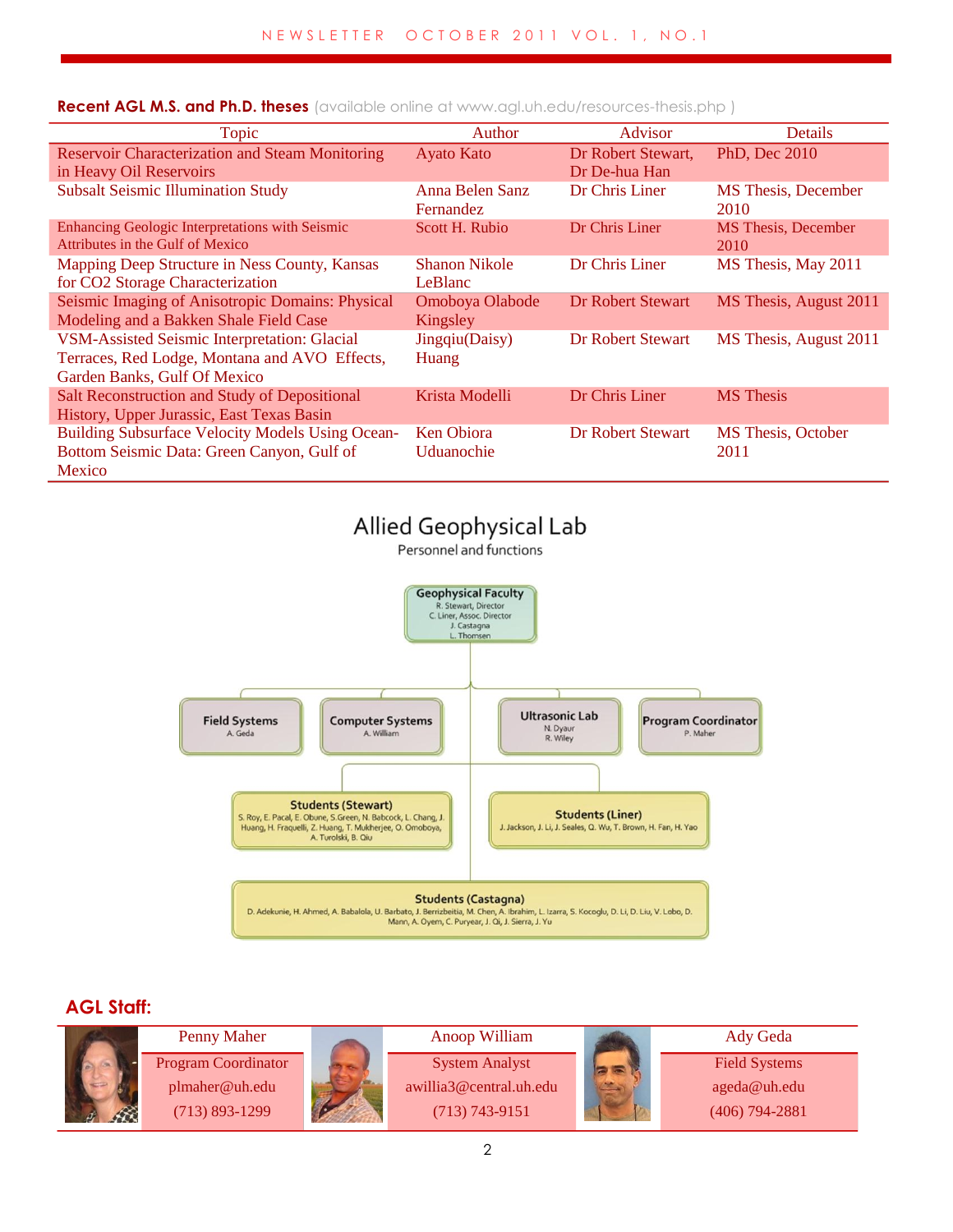# **AGL MINIVIB**

#### Ady Geda, Field Systems

AGL has recently added a seismic source to its fleet – the Minivib from Industrial Vehicles International, Inc. Tulsa. Our T-15000 Minivib is capable of generating sweeps over a range of 5.8 octaves from 10 to 550 Hz.

Before heading to the 2011 YBRA Geophysics Field Camp, situated near Red Lodge Montana, the Minivib's communication systems and telemetry capacity were established. The UH Research Park area served as our test site for initial seismic recording. We used our

StrataVisorNZ and Geode recording systems with vertical and 3C



Left to right from the top: AGL field team at Montana, testing with StrataVisor NZ, VSP results ( edited using Gedco Vista).

geophones as receivers.

After mobilizing our equipment to Montana, we undertook a number of geophysical surveys (vertical seismic profiling in the YBRA wells YB1 & YB2; multicomponent lines at the nearby Glacial Bench and in Wyoming at the Elk Basin oil field). The resulting data were excellent and are now being processed at UH in various courses (and theses) as well as at UT Austin and even by visitors from the National Geophysical Research Institute in India!

# **PHYSICAL MODELING AT AGL**

A. William, System Analyst, AGL

#### **Overview**

With more than a three-decade history, the AGL has been a leading center for physical modeling. In the last three years,

AGL has updated the lab to reflect the advancements in technology and demand for physical modeling. At present, we have built two state-of-the-art physical modeling systems and other computational resources based on the National Instruments platform. The systems we have are as follows:

#### **Land System**

This system is built to simulate land acquisition of seismic data. This system can support four simultaneous receiver channels with sampling rate of 10 Mega Samples per second (MS/s) per channel and can support two independent sources. The robotic From top left to right: AGL members, magnified view of a model, 3C transducer, pinducers and models.

system gantry can run modeling using complex geometries of sources and receivers.

of sixteen simultaneous channels with a sampling rate of 10MS/s per channel and can support up to eight receivers.



We have experimented with various kinds of transducers (50KHz to 5MHz) to simulate different environments.

#### **Models**

We are constantly exploring new ways to build models to represent real world environments. In addition

**Marine System** This system is built to simulate marine environments. With a large tank and robotic gantry for sources and receivers, this system can handle bulkier models in marine environments. This system can support a maximum

to the previous modeling facilities, we are especially excited about our new laseretched models as well as novel 3D printed models.